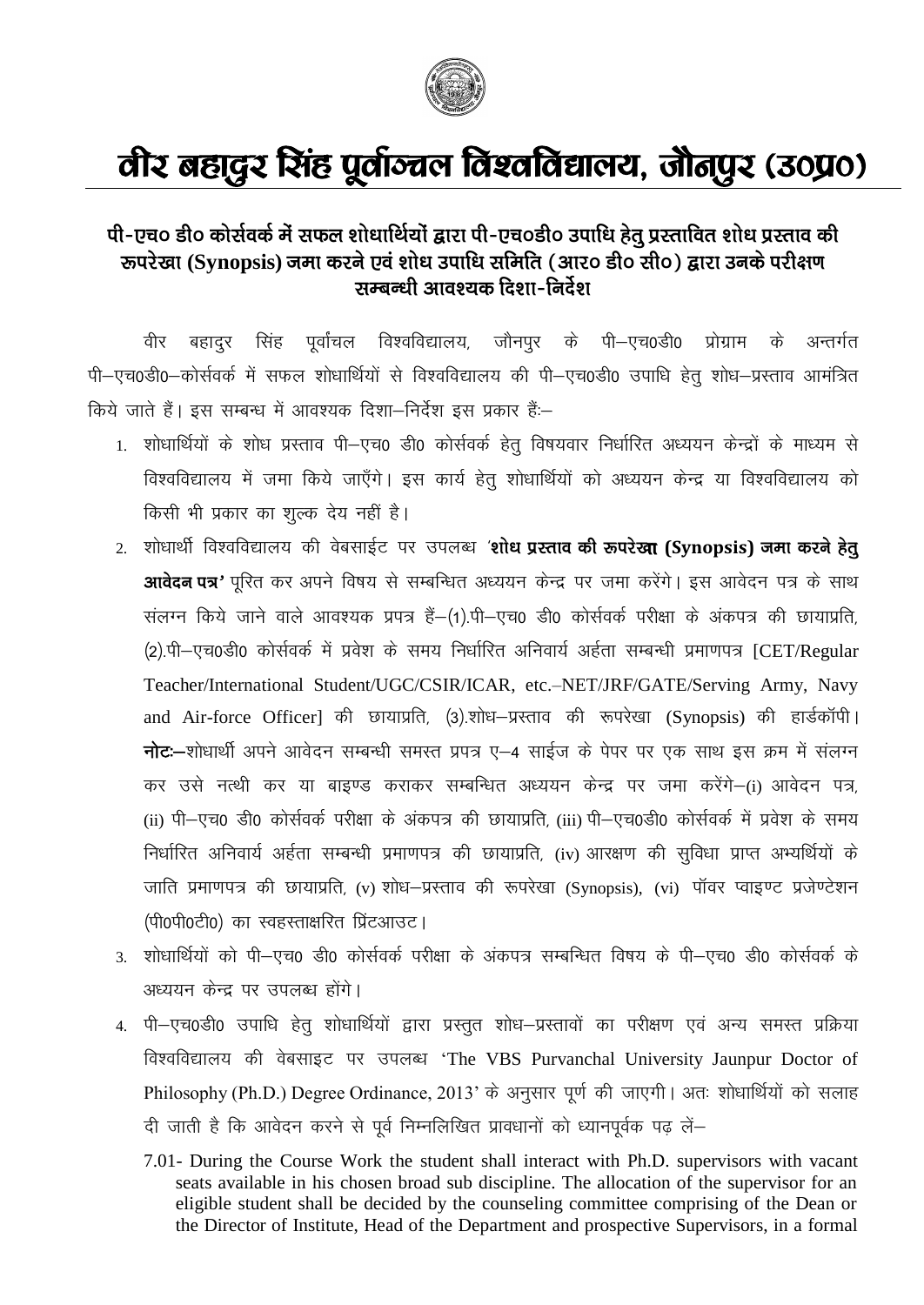manner depending on the number of students per faculty member, the available specialization among the faculty supervisors, the research interest of the student as indicated during the interview by the candidate. The allocation of supervisor shall not be left to the individual student or teacher.

- 7.02- On successful completion of course work, the student shall submit synopsis for Ph.D. work. The synopsis shall be placed before a Research Degree Committee (hereinafter referred to as the RDC), which may be separate for each department and shall consist of
	- a) The Vice-Chancellor as Chairman,
	- b) The Dean of the faculty or the Director of the Institute,
	- c) The Head of the Department (in case of the subjects taught only in affiliated colleges, the senior most teacher with the eligibility of a Ph.D. supervisor as mentioned in section 8), as convener and
	- d) Two external experts nominated by the Vice-Chancellor in consultation with the members mentioned at (b) and (c) above for one year.
		- The Vice-Chancellor may invite a person of repute as a member of the Committee.
- 7.03- The Research Degree Committee (RDC) shall arrange for an interview which may include Presentations, Group Discussions or other mode of appraisal.
- 7.04- The candidates, who have successfully completed their course work, shall be required to be present before the RDC for presentation of synopsis. The supervisors may also attend the RDC meeting. The committee shall satisfy itself that the subject offered is such which can properly be pursued under the guidance of the supervisor and that the candidate possesses the requisite qualifications and the adequate facilities and equipment for work exist at the department/research Centre or Institution concerned.
- 7.05- At the time of Interview the candidate is expected to discuss his/her area of research interest in the concerned subject.
- 7.06- The RDC will recommend those candidates whose synopsis has been found suitable for approval of the Vice-Chancellor through the convener.
- 7.07- In case, the RDC finds that the synopsis is not up to the mark, it shall make specific suggestions for improving the synopsis. The candidate after making the necessary improvements shall re-submit his/her synopsis for approval. The revised synopsis is to be submitted within 30 days from the date of the RDC meeting to be placed before the next meeting of the RDC. If RDC is satisfied on these points, it shall report the application to the Academic Council for permission being granted to the Candidate.
- 7.08- In case, the synopsis is rejected, the candidate may submit the new synopsis within two months to be placed before the next meeting of the RDC. No further chance will be given after the submission.
- 7.09- Only the predetermined number of students shall be admitted to Ph.D. programme.
- 7.10- While granting admission to candidate, the University will pay due attention to the State Reservation Policy.
- 7.11- A candidate may be allowed to pursue his/her research work at one of the Government aided affiliated/associated/constituent college in the regular departments having P.G. courses with 10 year of standing.
- 7.12- The Dean of each faculty shall place all such recommendations before the Vice-Chancellor for final approval for registration as a Ph.D. student of the University.
- 5. पी-एच0डी0 कोर्सवर्क परीक्षा में सफल सभी शोधार्थी उक्त आवेदन के लिए अर्ह हैं।
- 6. जिन शोधार्थियों के लिए शोध-निर्देशक का निर्धारण पूर्व में (पी–एच0डी0 कोर्सवर्क में प्रवेश हेतू आयोजित काउंसलिंग के समय) हो गया है, वे अपने शोध–निर्देशक का नाम आवेदन पत्र और शोध–प्रस्ताव की रूपरेखा में अंकित करेंगे।
- 7. जिन शोधार्थियों के लिए शोध-निर्देशक का निर्धारण पूर्व में (पी–एच0डी0 कोर्सवर्क में प्रवेश हेतू आयोजित काउंसलिंग के समय) नहीं हो पाया था, किन्तु उन्हें कोर्सवर्क के अध्ययन के समय किसी शोध–निर्देशक